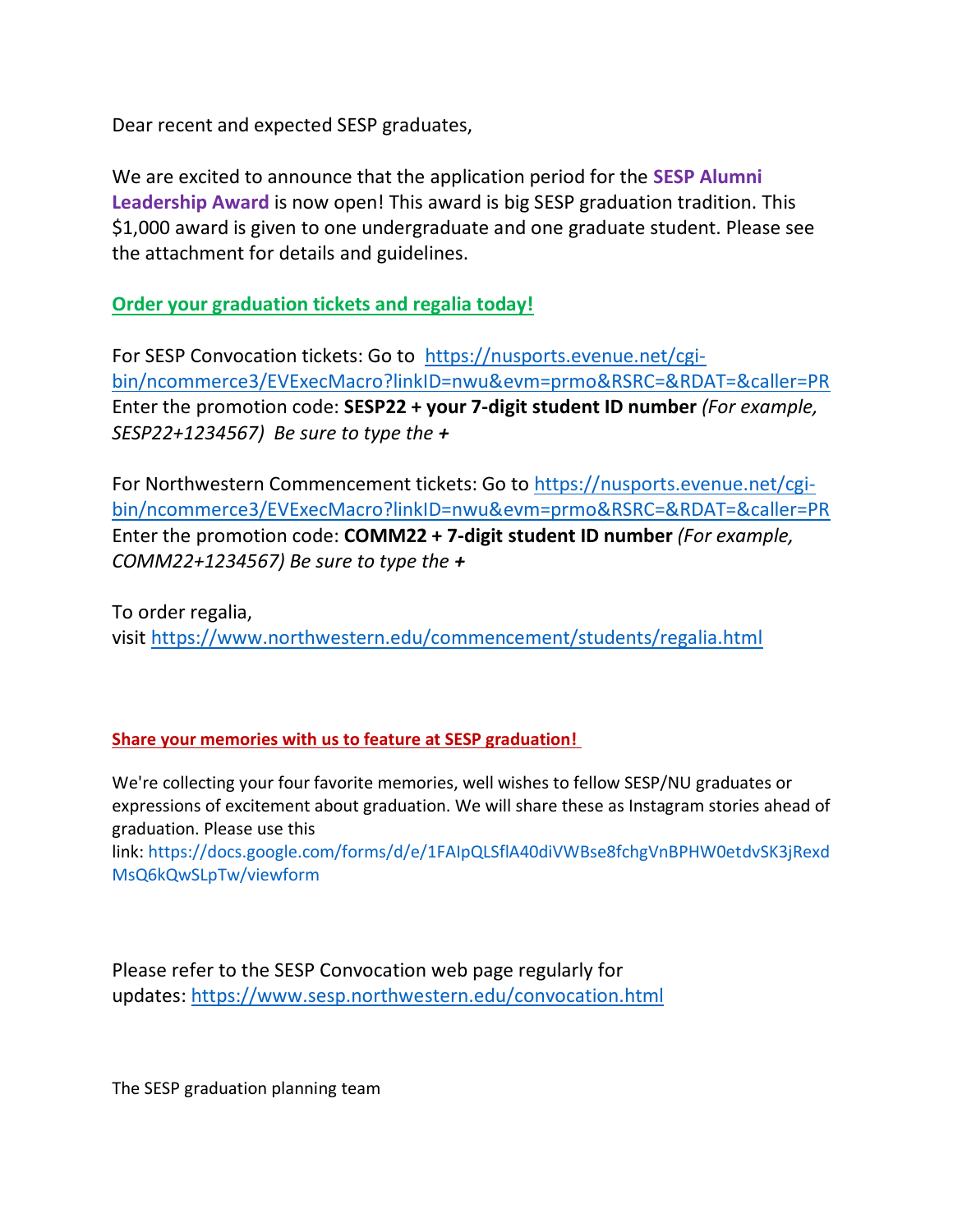The Leadership Award Attachment:

## Northwestern | EDUCATION AND SOCIAL POLICY

## **SESP Alumni Leadership Award Application Process**

SESP is pleased to sponsor the 2022 SESP Alumni Leadership Award. This award, presented annually to one undergraduate and one graduate student, recognizes outstanding leadership and character. The award includes a \$1,000 prize to each recipient. A committee of SESP alumni will read and evaluate each application on the components described below. **Applications are due by 11:59 p.m. (CT) Friday, May 13.** Recipients will be announced and recognized at the SESP graduation ceremony on June 13.

Leadership has many forms and meanings, and there is not a standard definition applied here. The focus is on the impact.

A complete application must contain:

1) Personal statement (approximately 500 words): Recognizing leadership as a demonstrated ability to affect the vision and guide the direction of an organization or team, write a 500-word statement in which you define leadership and describe how you exemplified it in a real-life situation within SESP, the Northwestern community, or the community at large. Please include details that will help the alumni review committee understand the challenges of the situation and the unique leadership skills you applied.

## 2) Current resume

3) Letter of recommendation. Obtain a letter of recommendation from an individual who was affected by or witnessed your leadership, who can describe